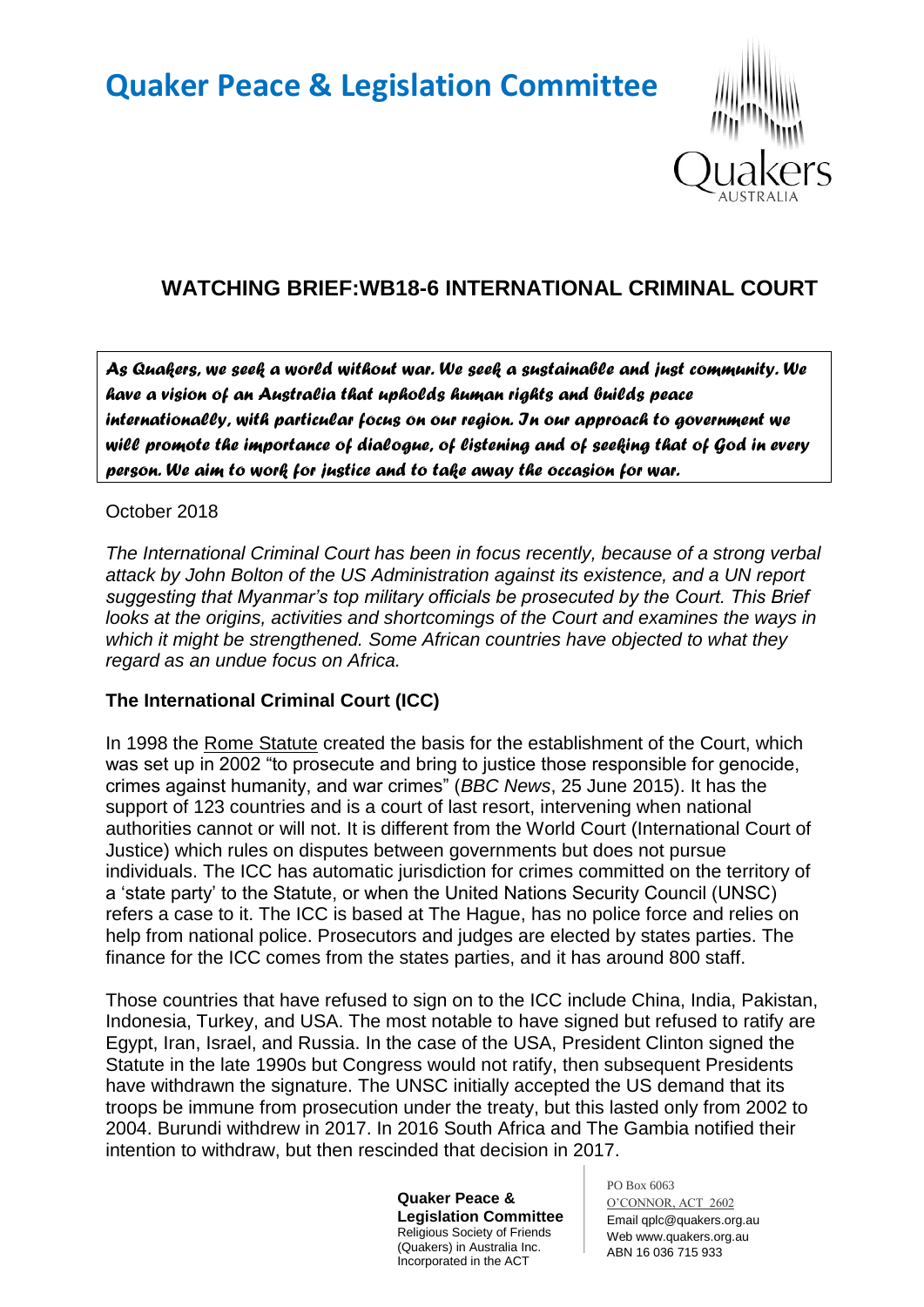The ICC trials are based on a hybrid common law/civil judicial system. With three judges and majority verdicts. Hearings may be public or private. The standard of proof is "beyond reasonable doubt". Victims may be invited to present their views to the Court, and may also receive reparation for suffering. The range of cases that can be covered includes the following:

- (a) Genocide killing members of a group, causing serious bodily or mental harm to group members, forcibly transferring children from one group to another.
- (b) Crimes against humanity murder/extermination, enslavement, torture, rape, sex-based crimes, persecution, deportation, apartheid.
- (c) War crimes willful killing, inhumane treatment, biological experiments, sexual violence, unlawful confinement, taking hostages.

The ICC has opened 11 investigations (10 focused on Africa). So far there have been arrest warrants for 34 people and summonses for 8, proceedings are in train for 23, 12 are fugitives, 3 are serving sentences, 6 have had charges dismissed, 2 have had charges withdrawn, 4 have died, and 1 case was declared inadmissible.

After concern in some countries of Africa about the ICC"s attention to that continent, Burundi withdrew in 2017. South Africa and The Gambia each decided to withdraw in 2016, but then rescinded that in 2017. The Philippines in planning to withdraw in 2019.

For further details on the ICC see [www.ohchr.org](http://www.ohchr.org/)

#### **Australia and the ICC**

According to the website of the Department of Foreign Affairs and Trade [\(www.dfat.gov.au\)](http://www.dfat.gov.au/) Australia joined the ICC in 2002 and actively participates in the Assembly of States Parties to the Rome Statute. It also provides financial support, both to the annual budget and for specific initiatives such as the Trust Fund for Victims, the Trust Fund for Least developed Countries, and the 34 Internships and Visiting Professionals Program. The (Australian) ICC Act 2002 establishes mechanisms to help Australia comply with the Rome Statute.

In February 2017, Ben Doherty (*The Guardian*, 13 Feb) reported that a group called the Global Legal Action Network and the Stanford International Human Rights Clinic put forward a submission to the Office of the ICC Prosecutor urging that an investigation be launched into the detention facilities in Manus and Nauru because of reports of inhumane conditions, mental illness and sexual abuse, and because the Australian Government was unwilling to investigate. This could lead to prosecution of an Australian government official which would be unprecedented. There has been no formal response from the ICC yet, according to the group that put forward the submission.

#### **Analysis and Commentary about the ICC**

Tim McCormack (University of Tasmania Dean of Law and adviser to the ICC Prosecutor), in an article in the *University of Tasmania Law Review* (vol 27/1 in 2008), said the creation of the ICC affirmed the individual criminal responsibility for international crimes, and ensured greater scrutiny of governments for their policies.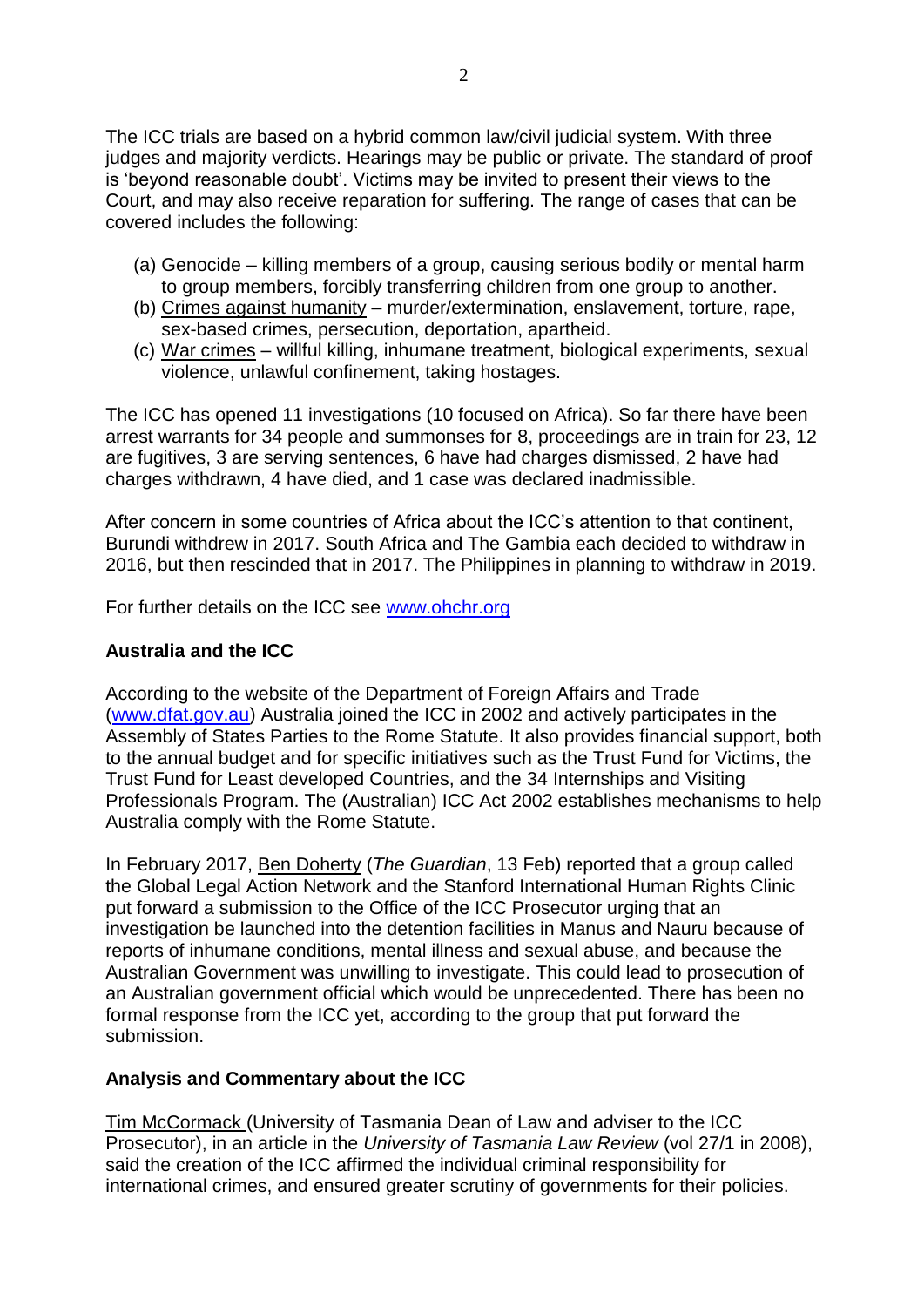The ICC has been a catalyst for national implementing legislation to provide penal sanctions domestically for international crimes. Australia now has a section in the Criminal Code that includes crimes covered under the Rome Statute in the area of genocide, crimes against humanity, and war crimes.

Murtaza Hussain (in an article on-line on 13 September 2018) said that the latest attack on the ICC by John Bolton (US Administration) is motivated by an effort to silence investigations into alleged American war crimes in Afghanistan, as well as alleged crimes by Israel during the 2014 war in Gaza. An ICC report in 2016 made allegations of torture, cruel treatment and rape by soldiers and CIA officials arising from detention programs in Afghanistan in 2003-4. John Bolton denounced the ICC as "illegitimate" and said the US would not cooperate with it. He threatened sanctions on the travel and finances of ICC officials, and to prosecute them in US courts. In response, the ICC said it would continue its investigations.

Constanze Stelzenmuller of the Centre on the US and Europe wrote (13 September 2018 in the *Financial Times*) that the US attack was consistent with its general attitude to multilateralism. The ICC record is patchy, and most of its investigations have focused on Africa. But the attention now on Afghanistan redresses the balance, and the ICC is currently looking at allegations against the Taliban and the Afghan government. Rather than declare its "righteousness", the US could avoid ICC attention by conducting its own investigations into allegations against US soldiers. Most countries that have suffered in cruel wars welcome the ICC"s work to increase accountability.

Abdul Tejan-Cole of the Open Society for West Africa wrote in 2016 (see www.booksandiournals.brillonline.com) that the ICC focus on Africa was justified to enable victims there to have recourse to justice because their own courts have failed them.

## **The Latest Focus on the ICC**

Jen Kirbyjen (*Vox*, 18 September 2018) highlighted the United Nations Report by a human rights panel detailing violations carried out by the Myanmar armed forces against Rohingya people and other ethnic minorities since 2011. The report – based on 875 interviews – revealed many instances of rape, shooting, knifing, and torture. It builds on a preliminary UN finding in August that recommended that top military officials be investigated and prosecuted through the ICC for crimes against humanity and genocide.

Max Pensky and Nadia Ruball from the State University of New York reported (*The Conversation*, 5 September 2018) that the UN analysis shows that the attacks since August 2017 must be named as genocide, and that Aung San Suu Kyi has abetted the military in their actions. Michael Safi (*The Guardian*, 7 September 2018) said that ICC prosecutors argue that even though the acts were committed in Myanmar (not a party to the Rome Statute), the crime would not have been completed until the refugees entered Bangladesh which is a party to the Rome Statute. The ICC has thus begun an initial investigation.